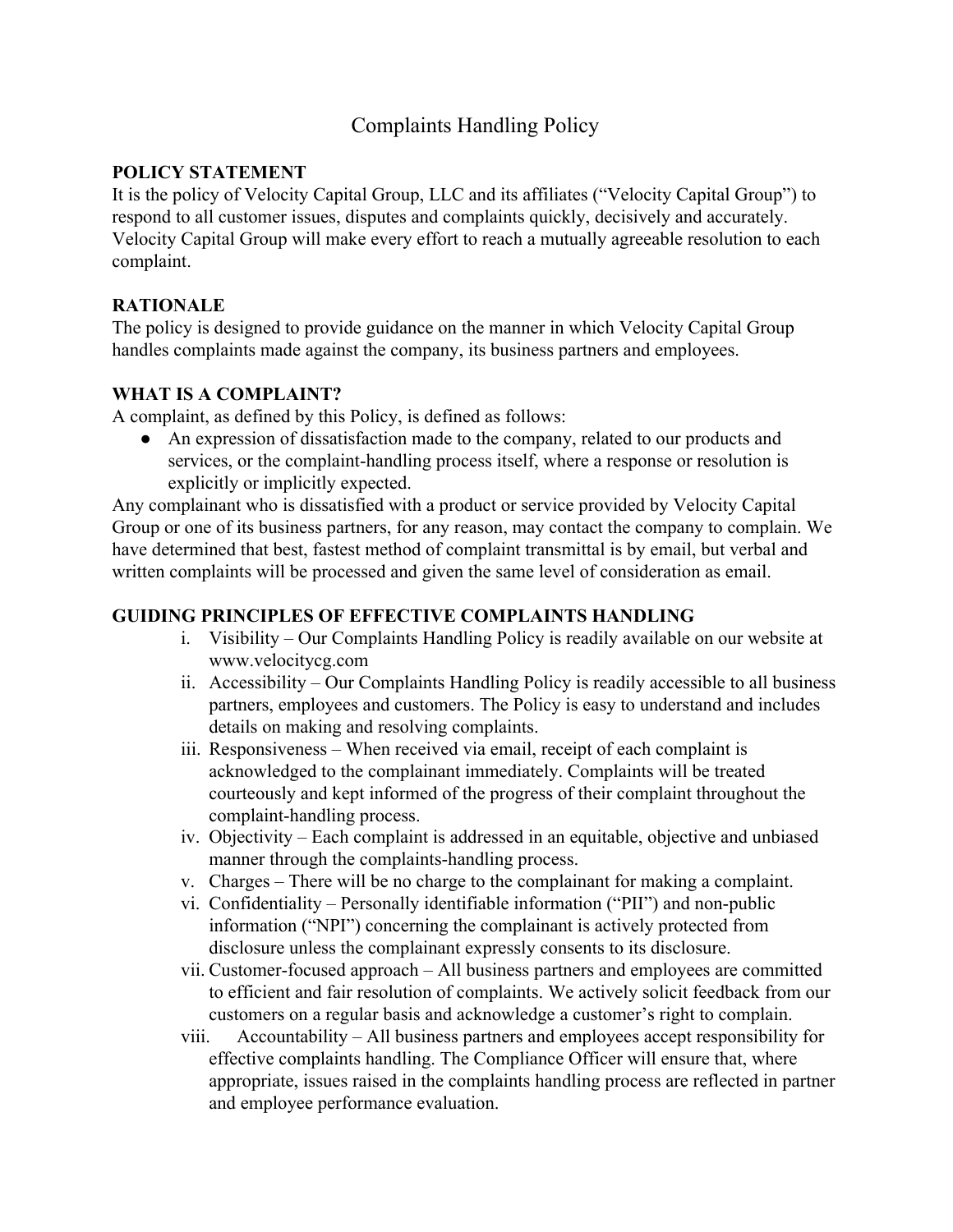ix. Continual Improvement – Our complaints handling process will be reviewed periodically, and at least annually, to aim to enhance its efficient delivery of effective outcomes.

# **HANDLING A COMPLAINT**

Email is the optimum method of complaint transmission. Complaints should be sent to our dedicated complaint email address at: info@velocitycg.com

As noted above, complainants will immediately receive receipt of their complaint. Complaints may also be submitted by writing or by telephone at:

**Velocity Capital Group, LLC 91 Carman Ave Suite 400 Cedarhurst, NY , 11516 Telephone: (833) 824 - 3863**

## **WHAT INFORMATION IS REQUIRED WHEN MAKING A COMPLAINT?**

When making a complaint, please provide the following information:

- 1. Your name and contact information. Please include the legal name of your business along with an email address and daytime telephone number where we may reach you.
- 2. Your relationship with Velocity Capital Group. Please specify whether you are an applicant or current customer.
- 3. The name of your Velocity Capital Group contact person. Please let us know who you've been working with at the company. If you have been working with a broker, please provide the name of the broker.
- 4. The nature of your complaint. Please list the dates and a detailed description of the conduct giving rise to the complaint.

After reviewing the complaint, the Compliance Officer may contact you for additional information, including supporting documentation.

#### **ASSISTANCE WITH MAKING A COMPLAINT**

If you require assistance in formulating or lodging a complaint, please reach out to the Compliance Officer at the address and telephone number provided above.

# **ACKNOWLEDGEMENT OF COMPLAINTS AND RECORDS RETENTION**

We are committed to acknowledging all complaints immediately upon receipt. Once a complaint has been received, we will undertake an initial review of the complaint.

We will endeavor to resolve complaints within 14 business days of receiving the complaint, but this will not be possible on all occasions. Where our review exceeds 14 business days, we will contact you to inform you of the reason for the delay, and indicate to you when we expect to be in a position to complete our review of the complaint.

Records of all complaints will be retained for no less than five (5) years. Records will include all dates of our communications with the complainant including the date of initial receipt, dates of all subsequent communications, and the date of final disposition.